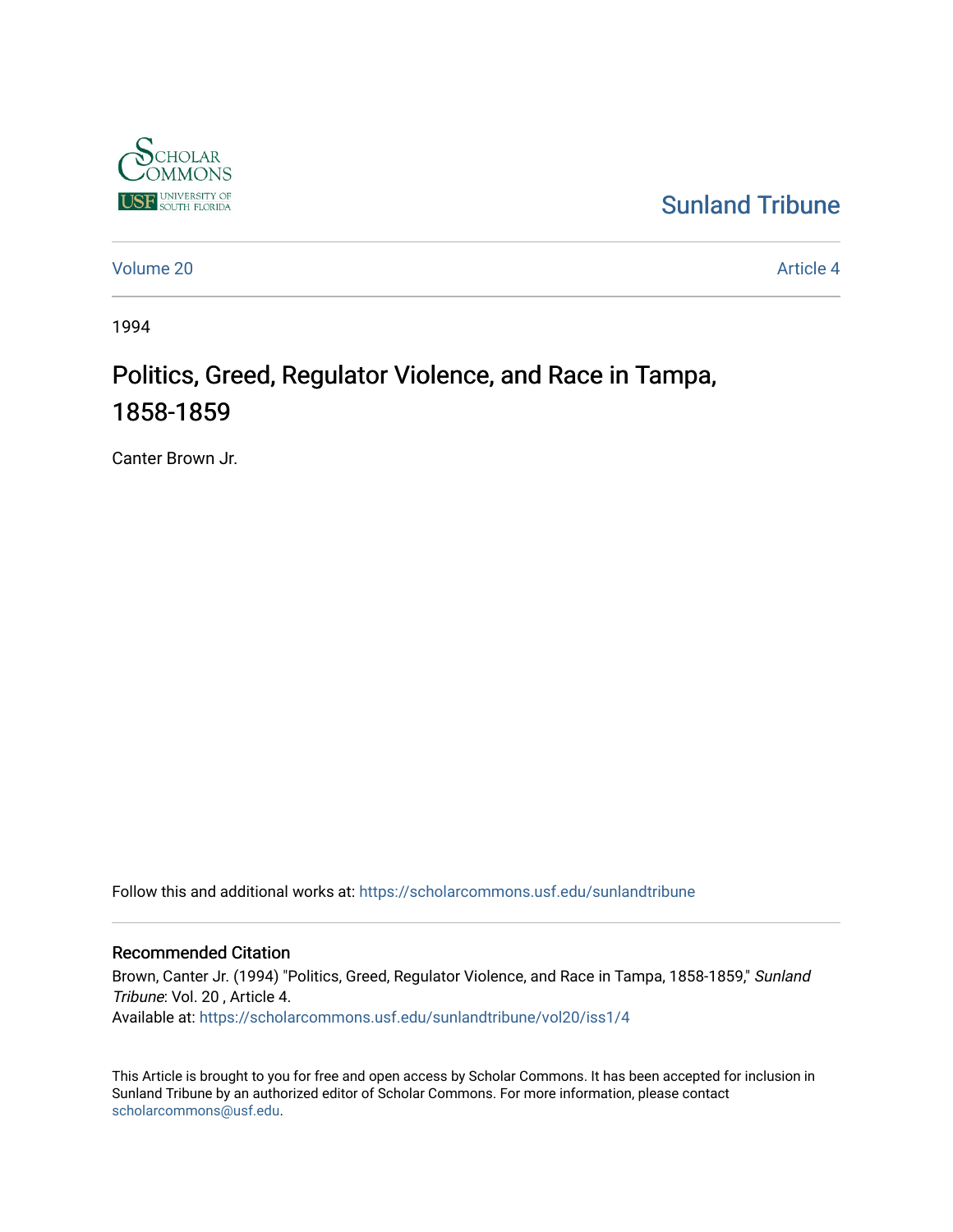## **POLITICS, GREED, REGULATOR VIOLENCE, AND RACE IN TAMPA, 1858-1859**

### **By CANTER BROWN, JR.**

#### I

In the past few decades, the causes and implications of violence in our society increasingly have drawn the attention of scholars. Eminent historian John Hope Franklin, for one, has pointed to the institution of slavery as central to any understanding Of Southern tendencies to violent behavior.<sup>1</sup> The University of Florida's Bertram Wyatt-Brown, somewhat to the contrary, has argued that Southern behavior was founded upon concepts of honor which, in his words, "established signposts of appropriate conduct."<sup>2</sup> As to more specific causation Of Southern group violence, two schools of thought have emerged. One insists upon the importance of "social disintegration and the breakdown of social control that accompanies massive structural changes, Such as industrialization and Urbanization," while the other focuses upon group violence as representing an "organized response to the competition over power that occurs throughout society."<sup>3</sup>

Several respected Florida historians have engaged in this debate and considered Florida history in light of it. Two individuals particularly have inquired into nineteenthcentury violence, James NI. Denharn's "'A Rogue's Paradise': Violent Crime in Antebellum Florida," interwove, Franklin's and Wyatt-Brown's approaches to provide an excellent, comprehensive examination of Florida's experience.<sup>4</sup> Robert P. Ingalls concentrated on the city of Tampa which he found, by the 1930's, to be "so infamous for extralegal group violence that the American

Civil Liberties Union branded it as one of the worst 'centers of repression' in the United States.<sup>5</sup> Ingalls discovered, as far as Tampa's nineteenth-century experience was concerned, that collective violence was predicated upon a "belief in the ultimate right of local citizens to enforce order," which, in turn, "reflected a commitment to Southern republican ideology." Lynching, he noted, "has been commonly used as a deadly means of perpetuating the ascendancy of an entrenched group."6

This paper will argue, with respect to Tampa's experience during 1858 and 1859, that, while all of these approaches provide partial explanations of causation, none of them suffices in itself. Rather, a fear of the breakdown of law and order in the wake of Indian war and the subsequent actions of a vigilante-type Regulator organization were manipulated to the economic and political advantage of a small group of individuals. These men, though prominent, were not a part of the area's entrenched political establishment. The escalating needs of this economic and political offensive continued to exacerbate local tensions. Widespread violence and what can only he described as bizarre behavior resulted, a community Situation which was Compounded by extended natural catastrophe and economic frustration. Within this context human life came to count for far less and recourse to violence became far-more-easily accepted than had been the case even a few months before. Until the final act was played out in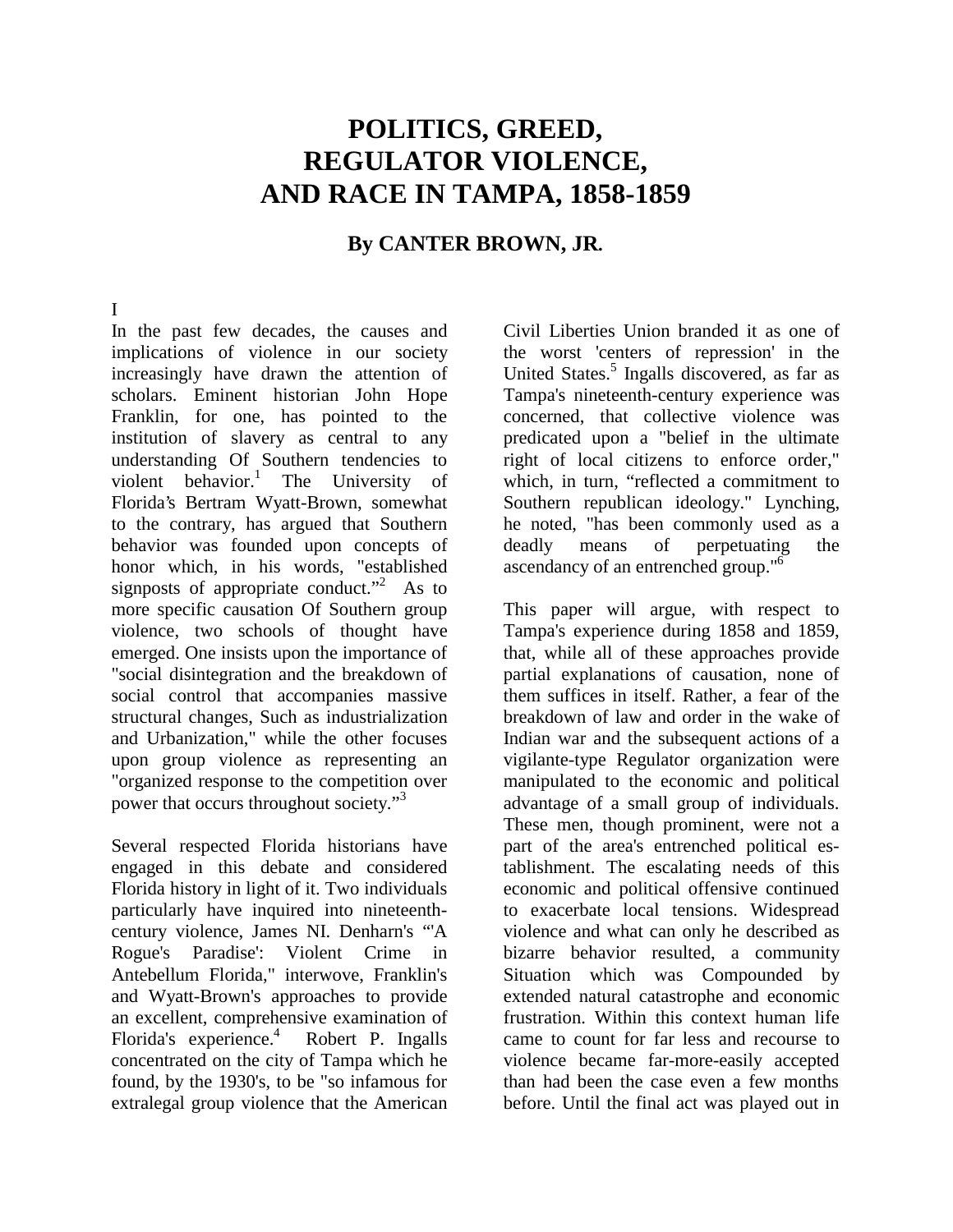December 1859, race played no part in the drama, nor was honor to be found in the actions of most of the principal players. Only when race entered the picture, though, was the community -- or, at least, its elite - brought to its senses, and community efforts at atonement and adjustment undertaken.

Tampa's two-year flirtation with violence and tragedy began positively enough when, on March 27, 1858, Billy Bowlegs and many of his followers agreed to emigrate, thus effectively ending the Third Seminole War. At the time, Tampans faced stark economic uncertainty. "The village ...," a visitor had written two years previously, "has about eight hundred Inhabitants Lind contains a court house, a ten pin alley, two churches, two hotels, and any quantity of oyster houses and groceries. There is neither agriculture or manufactures to support the place and all the in inhabitants derive their living either directly or indirectly from government appropriations."<sup>7</sup>

The main source of government Support for Tampa was Fort Brooke, located immediately to the of town and facing both the Hillsborough River and Tampa Bay. During 1856-1858, Tampa, as one military man, put it, "was the center to which all the officers . . . in Florida came."<sup>8</sup> With the Indian problem settled in 1858, though, the thousands of soldiers were to be withdraws, and the post closed.

The end of the Billy Bowlegs War was significant for other reasons, as well. Foremost among them, the peace opened tip the vast prairies between the Peace and Kissimmee rivers for cattle grazing. The army had cleared roads and built bridges that afforded access to the new ranges, and cattlemen quickly moved to take advantage of the opportunity. The opening of these new lands posed a problem, however, as to

how the increasing numbers of South Florida cattle could be marketed, the one hope of economic salvation for Tampa and the rest of southwest Florida. The nearest railhead affording access to urban markets was about 200 miles away, to the northeast of Gainesville. Driving cattle over such a distance was difficult Linder the best of circumstances and resulted in substantial weight losses for the beeves. Bringing rail transportation nearer to the new ranges thus became an urgent need and sparked renewed efforts to build a road to Tampa.<sup>9</sup>

As efforts to build a railroad waxed and waned, one man, Tampa's James McKay, offered a solution to the cattlemen's problem. McKay's action also was prompted by the conclusion of the Indian war, specifically the withdrawal of army forces from Fort X4yers. Abandonment of the fort meant the cancellation of sutler McKay's contract, leaving him temporarily unemployed. "[My] only alternative in business left to me after the troops leaving Florida...," he later explained, "was the transportation of cattle to Havana." $10$ Consequently, McKay leased a steamer and, in cooperation with prominent cattlemen such as Jacob Summerlin, Francis Asbury Hendry, and William Brinton Hooker began shipping beef from Tampa to Cuba.<sup>11</sup>

One problem faced by McKay and his partners was what to do with their empty boat on the run back from Havana to Tampa. If they could invest some of their cattle profits in needed commodities, including rum and sugar, they stood to increase their gain substantially by importing the goods into Florida. They could make even more if they could avoid paying import duties charged on the goods by national tariff laws. At the time, James T. Magbee, a lawyer with no particular involvement in the cattle business, served as the federal collector of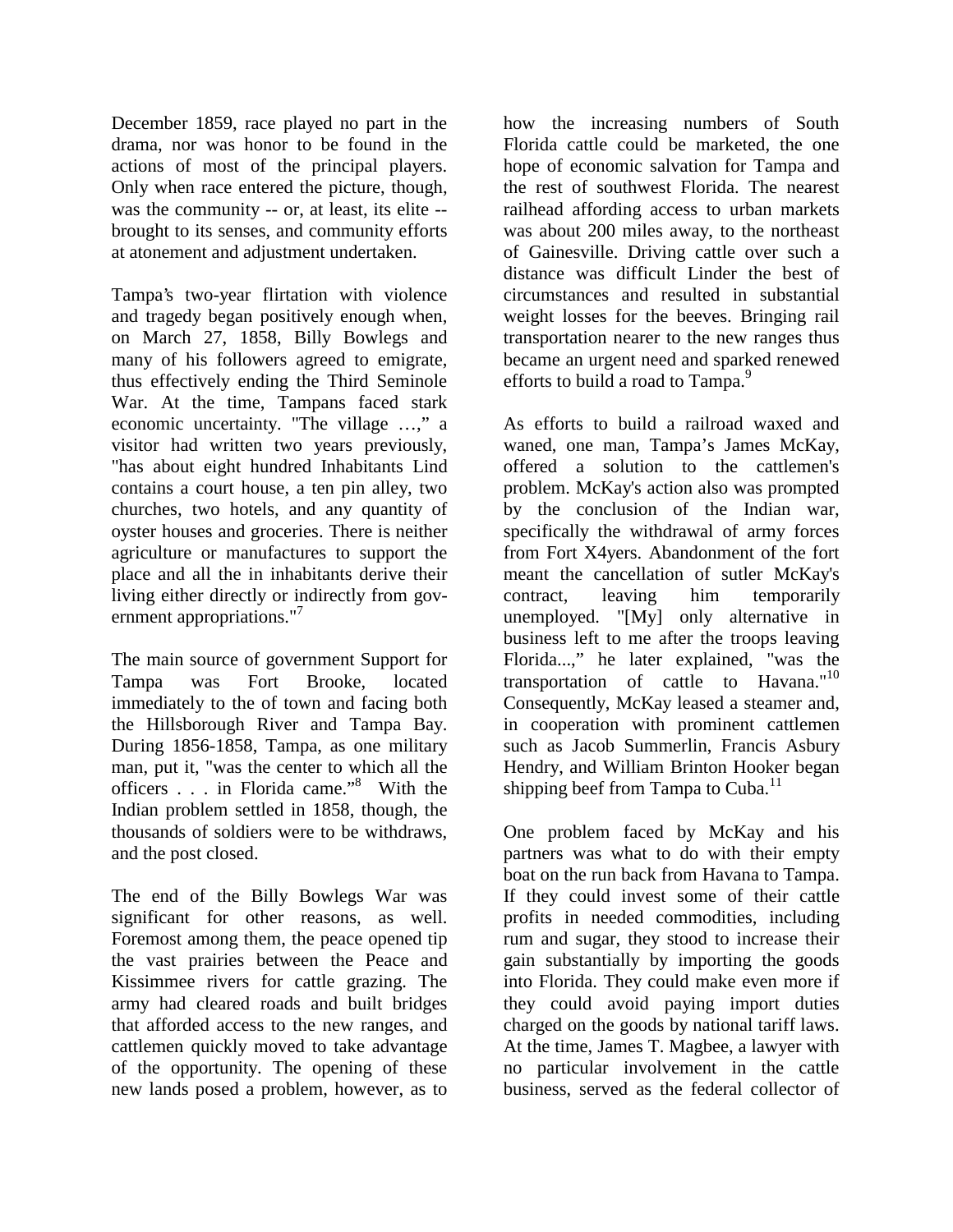revenues for the port of Tampa and was known to be serious about enforcement of the law. McKay and his friends thus needed to find a way to remove Magbee and substitute in his place a more amenable collector. The opportunity quickly arose, again as a consequence of the conclusion of the war.

Military operations during the Third Seminole War had required the services of volunteer units raised all over the state. When peace appeared imminent, army officials began discharging these companies before their men were paid. The Mustering out often Occurred at army headquarters in Tampa, leaving many armed men without financial resources and nothing to do but roam the streets. Some of them quickly turned to crime. "The close of the Indian war . . . " explained a settler, "liberated from military servitude a horde Of 'toughs' that no country would want, who were servants of the devil and put in a great deal of dirty work  $n^{12}$ 

These "servants of the devil" plagued Tampa for several months in the spring of 1858. Observed the town's newspaper, the *Florida Peninsular*: "The robbing of Fabian Barnet's jewelry shop; next night the Post Office broken open and nearly all the letters carried off, next, Capt. Cooley's store robbed; next C. L. Friebele's store broken open and robbed; then an attempt to force the store of Mr. Covacevich; again, the Post Office robbed a second time. All these burglaries and robberies, following each other in rapid Succession, without the interval of a night, caused our citizens to stand aghast. Vice was triumphant, riotous villainy was rampant - aye, stalked forth boldly in broad-day."13 Reported a visitor, "The merchants of Tampa had a regular panic."14

Absent effective law enforcement, the "better class" of people formed a vigilante organization-they were called Regulators-to make, as an onlooker remembered, "short work in ridding this country of that unwelcome element so ruinous to our peace<br>and morals."<sup>15</sup> At Tampa, its leaders At Tampa, its leaders included Mayor Madison Post, law student John A. Henderson, the *Florida's Peninsular's* temporary editor Henry A. Crane, and Dr. Franklin Branch. By April 12, a Fort Brooke officer could record, "Tampa has become a 'fast' place-Has a vigilante committee & they have sent away some men & lewd women I understand & could hardly be persuaded not to hang some of them."16 The temptation to lynch was not restrained for long. "Whipping with a rawhide was an everyday occurrence," recalled one man, "and there was no hesitancy in stringing up those caught red handed in robbery or ruffianism to the most convenient tree." He added, "I passed close by the bodies of three men swinging stark by their necks near the roadside." $17$ 

Regulator violence was effective against Tam pa's malefactors. Its use, however, rapidly was turned to political and business ends with unintended consequences for the future. "Like everywhere else where unrestrained and unlimited power is enthroned," one Regulator later observed, "many wrongs were perpetrated and involved many of the best meaning people into unpleasant relations which for years rankled into the hearts."<sup>18</sup>

One of the persons wronged was James T, Magbee. Post Crane, and many of their allies in the Regulator movement had been Know Nothings until the party had collapsed the previous year. They then had drifted into the Democratic Party, the area's predominant political organization. In County politics the Democrats were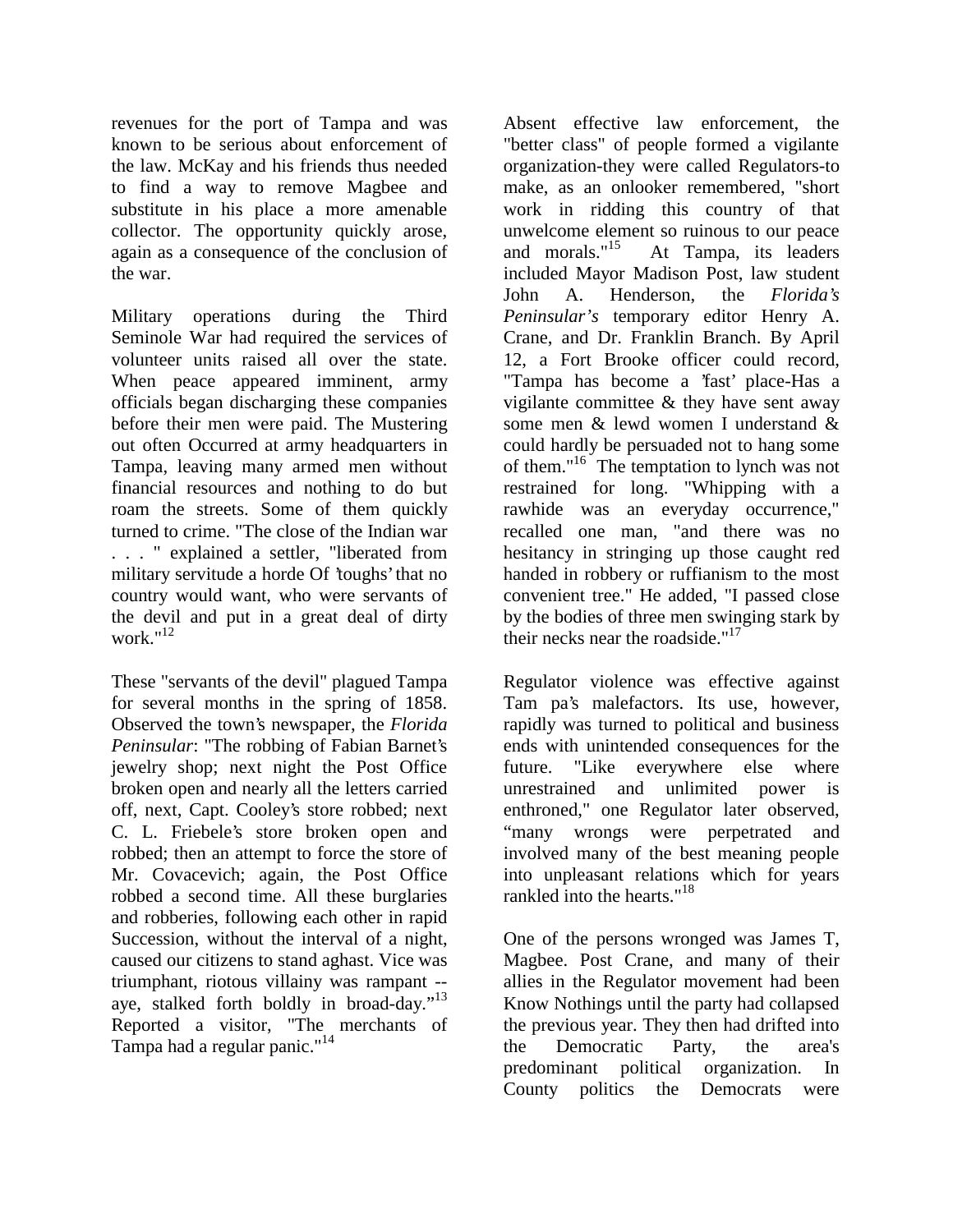centered around Magbee, former state legislator and now federal official. If Magbee could be ousted from his government position, Post and his friends could assume party leadership. McKay and his associates, Of Course, also were looking for a way to secure a friendly revenue collector. At about the same time, Magbee began criticizing the Regulators.<sup>19</sup>

In the circumstances, the Regulators turned their furor upon Magbee. They cynically defended their earlier recourse to violence as a necessary response to a breakdown in the criminal justice system which was abetted by defense lawyers such as Magbee. As they began lynching suspected criminals in late April, the port collector was arrested under questionable circumstances and fined by Mayor Post for assault and battery. A smear campaign then commenced to demand his removal from office, based partly upon the city Court conviction and partly upon the lawyer is well-known drinking habits. By June 5, Magbee had decided to lash back and published an expose of the Regulator leadership -- what he called a "Secret Sworn Band" -- placing blame particularly upon Post and Crane. The next week, newspaperman Crane purported to read Magbee out of the Democratic Party. "We have done with Col. Magbee," his editorial cried, "so has the party!!" $^{20}$ 

The campaign against Magbee soon swirled into the realm of fantasy. In response to the collector's "Secret Sworn Band" allegations, Crane concocted the discovery of a ritualistic "society of villains," presumably affiliated with Magbee. The charge was preposterous, but, in the climate of affairs at Tampa that summer, it may have seemed plausible to some. Magbee also was again arrested for assault and battery by city, authorities, and fined by Mayor Protem Hooker, the cattleman associate of McKay's.

By then, the campaign had succeeded. Magbee was removed from office, and, on June 19, the *Peninsular* reported his replacement to be Hamlin V. Snell, another close friend of McKay's. $^{21}$ 

The fatal and sometimes bizarre events of early 1858 might have continued and intensified had not nature intervened to stop them. During the summer, nervous Tampans had watched from a distance as yellow fever ravaged New Orleans. Then, on September 30, the "terrible plague" appeared in Hillsborough County. By the middle of October, cases were widespread and deaths were common. Many citizens fled to the countryside for protection, and at month's end the Peninsular reported, "Our city is almost depopulated."<sup>22</sup>

Some Tampans remained behind to care for the sick, and, among them, the death rate was high. "Every dissipated person who took the fever died in the course of three days," a Baptist minister recalled. "In almost every family were the dead and dying; in one family of four, all died but one; that family consisted of a father, two sons, one about twelve years of age, the other fourteen years old, and the grandmother. I assisted in burying the sons and the grandmother. $^{23}$ The death toll reached twenty-nine out of 176 cases by November 8, striking mostly women and children. Three weeks later twenty-four more cases had been reported, although authorities announced "the restoration of the usual health of Tampa."24 In mid-December the disease reappeared, and on Christmas Day the Peninsular lamented, "The health of Tampa, for the past two weeks, has not been such as we would desire<br>to record."<sup>25</sup> At least one more death At least one more death occurred in January 1859, and two individuals still were suffering at month's end. "We care not by what name the disease is called," a survivor lamented, "it has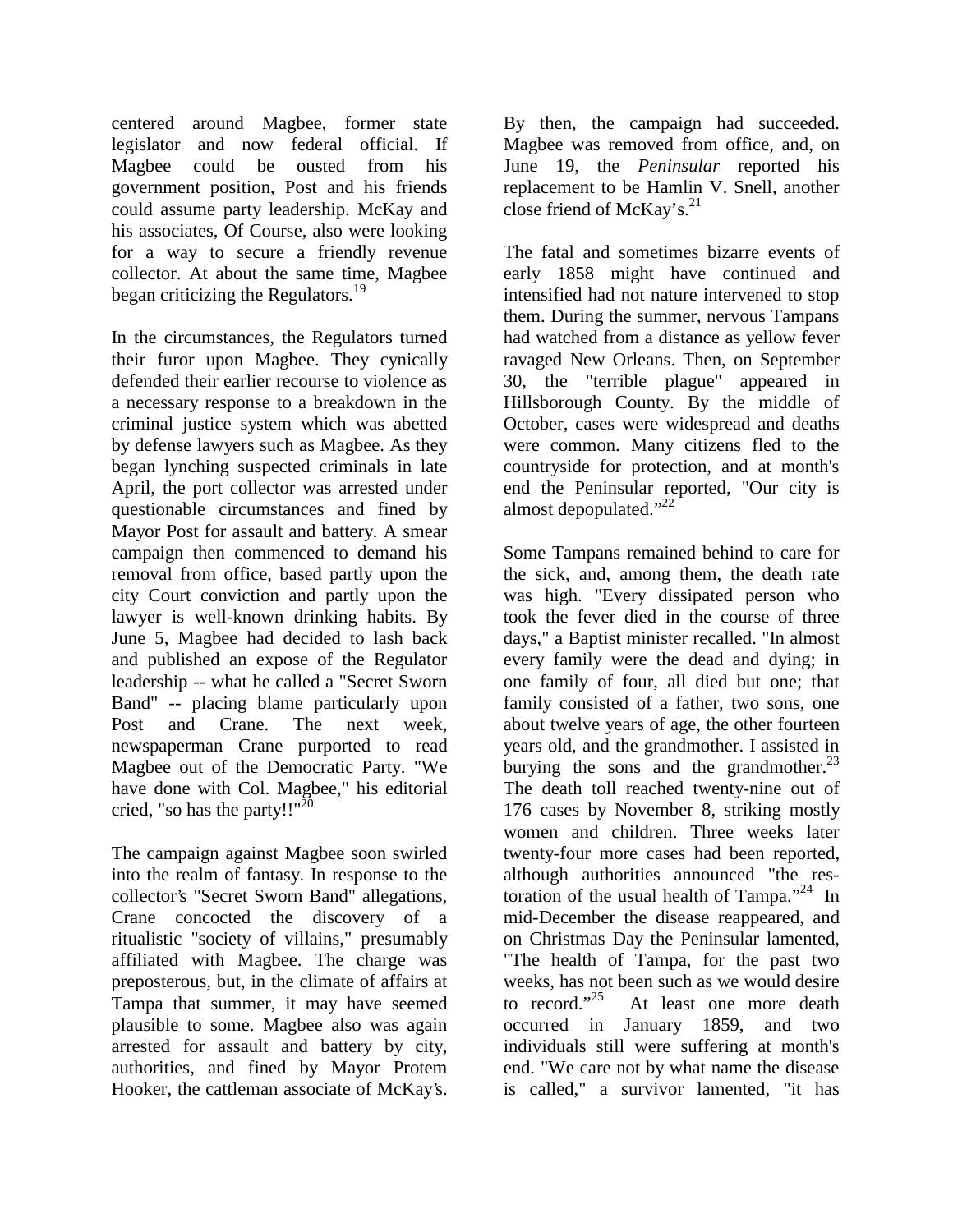wrecked the peace and quiet and rendered desolate many happy homes in our city."26

As disease devastated their town, Tampans received another blow. They had been assured repeatedly that, under a program of state aid to railroads, United States Senator David Levy Yulee would build the desperately needed line to Tampa Bay. News arrived in the fall of 1858, though, that Yulee had decided to build to Cedar Key. Furious at his duplicity, local men burned the senator in effigy on the courthouse square. Attempts were initiated to charter the town's own road, but they bogged down in disputes and political tugs of war between Yulee and his legislative supporters and the Tampa men. $^{27}$ 

Through 1859 the town and its surviving inhabitants struggled to overcome the combined legacies of Indian war, Regulator violence, political conflict, avarice, and disease. Just as some sense of relief was beginning to be felt in late summer, another set of circumstances was put into play that once again stirred community passions and exploded latent tensions.

The events began on September 8 with the discovery of the body of Luke Moore at his home four miles east of Tampa. Moore had been, according to report, "killed by a blow with the butt of a hatchet" that "took effect in the upper part of the forehead, literally mashing the skull, and penetrating the brain." A coroner's jury found no evidence of the Culprit, but, a contemporary account asserted, " [c]ircumstances ... were afterwards brought to light which caused the arrest of a Negro man named Adam."<sup>28</sup> The mulatto slave, as was not unusual in south Florida, had hired himself out to Moore, paying a portion of his earnings to his owner, J. C. Green. Adam was arraigned and bound over for trial at the fall term of court.

His culpability, however, was far from clear. "The evidence elicited on the examination was all circumstantial," admitted the *Peninsular*, "but of such a nature as to leave but little room to doubt the guilt of the accused."29

Tampa lawyer Ossian Hart, a future founder of the state Republican Party and Reconstruction-era governor, and Joseph M. Taylor of Brooksville represented the defendant. Another future governor, recently-elected circuit Solicitor Henry L. Mitchell, prosecuted. Adam was arraigned on October 20. The trial then began immediately and lasted for four days. A witness described it as "long and acrimonious."30 Hart and Taylor, an onlooker reported, were "untiring and zealous" on Adam's behalf. $31$  Hart especially pressed his client's defense. "[W]e think," observed a spectator, "that, in the defense of Adam, [Col. 0. B. Hart] exhibited an industry in bringing forward testimony, a tact in the examination of the witnesses, and a zeal in his eloquent and pathetic appeal to the jury, that, had it not been for 'damning proof, strong as holy writ,' must have procured an acquittal."32

Hart's exertions notwithstanding, Adam was convicted of murder and sentenced to be hanged along with another convicted murderer -- a white man, George M. Buckley -- on Friday, December 16. Whether because Mitchell's "damning proof' was not so Substantial or because of a prejudicial environment for the trial, Hart sought and was granted a writ of error by the state supreme Court, and a new trial was ordered for the slave.<sup>33</sup>

While Hart was securing his writ, news arrived at Tampa of the October 16 attack by abolitionist John Brown upon the United States arsenal at Harper's Ferry, Virginia.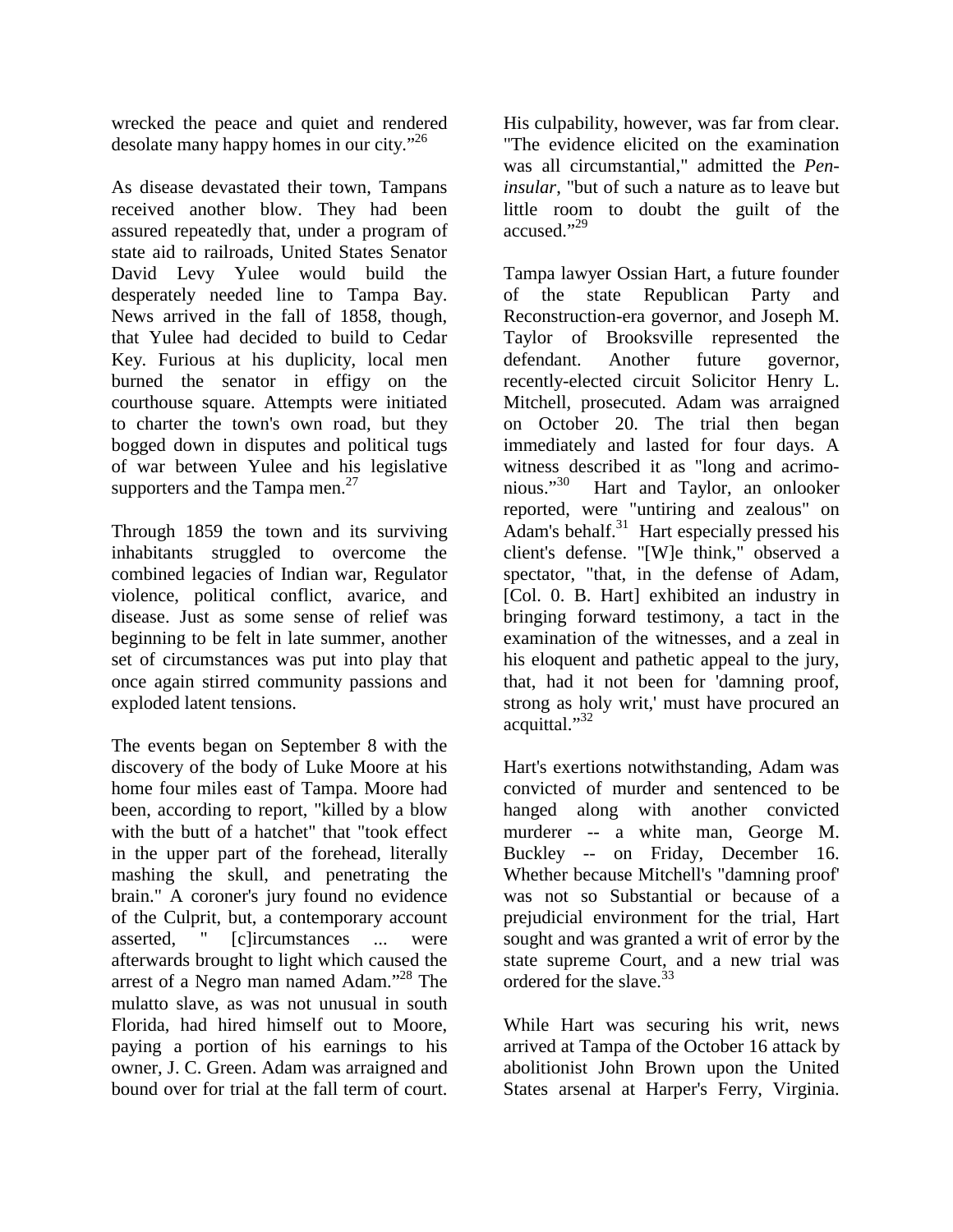Brown's action stirred angry fires of passion throughout the South, including at Tampa, that were far from quenched by his execution on December 2. Perhaps not surprisingly then, when Buckley was taken from jail on December 16 and hanged, members of the crowd determined to mete Out the same punishment for Adam. He was "violently taken" from the sheriff's Custody, dragged to the "Scrub" section of town, and lynched beside Buckley, whose body still was hanging from its noose. $34$ 

Adam's death was tragic, but what makes it even more interesting is community reaction to it. Many Tampans were surprised and shocked by the lynching. Numerous of them, most particularly including defense attorney Hart, were profoundly affected by it. The question arises, why? Lynchings had become somewhat commonplace at the town during the previous eighteen months, and was not race a foundation upon which Southern violence was predicated? To find an answer, let us take a quick look at the nature of local race relations.

Although slavery was a part of mid-nineteenth-century South Florida life, it was slavery with a difference. Most area residents had been raised or lived for a considerable time in an East Florida environment in which rules of racial prejudice were not so firmly drawn and in which slavery -- while terrible in and of itself-was of a variety less harsh than existed in much of the Cotton South, particularly after the 1840's. Future Freedmen's Bureau director Oliver 0. Howard had discovered that fact when stationed at Tampa in 1857. "Slavery here is a very mild form," he concluded. "You wouldn't know the negroes were slaves unless you were told."<sup>35</sup>

The validity of Howard's observations was reflected in the day-to-day lives of area residents. Many blacks, including Adam, were free to hire out their own time, and even whites who opposed the institution thought nothing of employing bondsmen. "My father did not believe in slavery, "recalled Maria Louisa Archer, "but always kept a Negro hired by the year."36 Whites and blacks often worked side by side and, at times, worshipped together. Prominent white men also were involved with black women. While the Sexual exploitation of unprotected female slaves cannot be excused, sonic, relationships involved mutual feelings of affection. Cattleman John Parker, for example, raised a second family with slave Rachel Davis. At the same time Tampa city clerk William Ashley lived openly with a black woman. When they died in the 1870's, they were buried together beneath a tombstone that read: "Here Lie William Ashley and Nancy Ashley, Master and Servant; faithful to each other in that relationship in life, in death they are not separated. Strangers, consider and be wise - in the grave all human distinctions of race or color mingle together in one common dust $\cdot$ <sup>37</sup>

William and Nancy Ashley's miscegenous relationship was not a typical one at Tampa, but it was tolerated by their fellow residents. Within the same Community, racial violence rarely occurred. The Regulator actions of 1858, for example, envinced no racial overtones. When criminal punishment of blacks was called for prior to Adam's lynching, the processes of law were respected. The principle incident that did occur happened in 1857, when a slave named George stabbed and killed another black man. George subsequently was indicted for Murder, tried by a white jury, and found guilty of manslaughter. The punishment was "fifty lashes on [his] bare  $back.$ <sup>38</sup>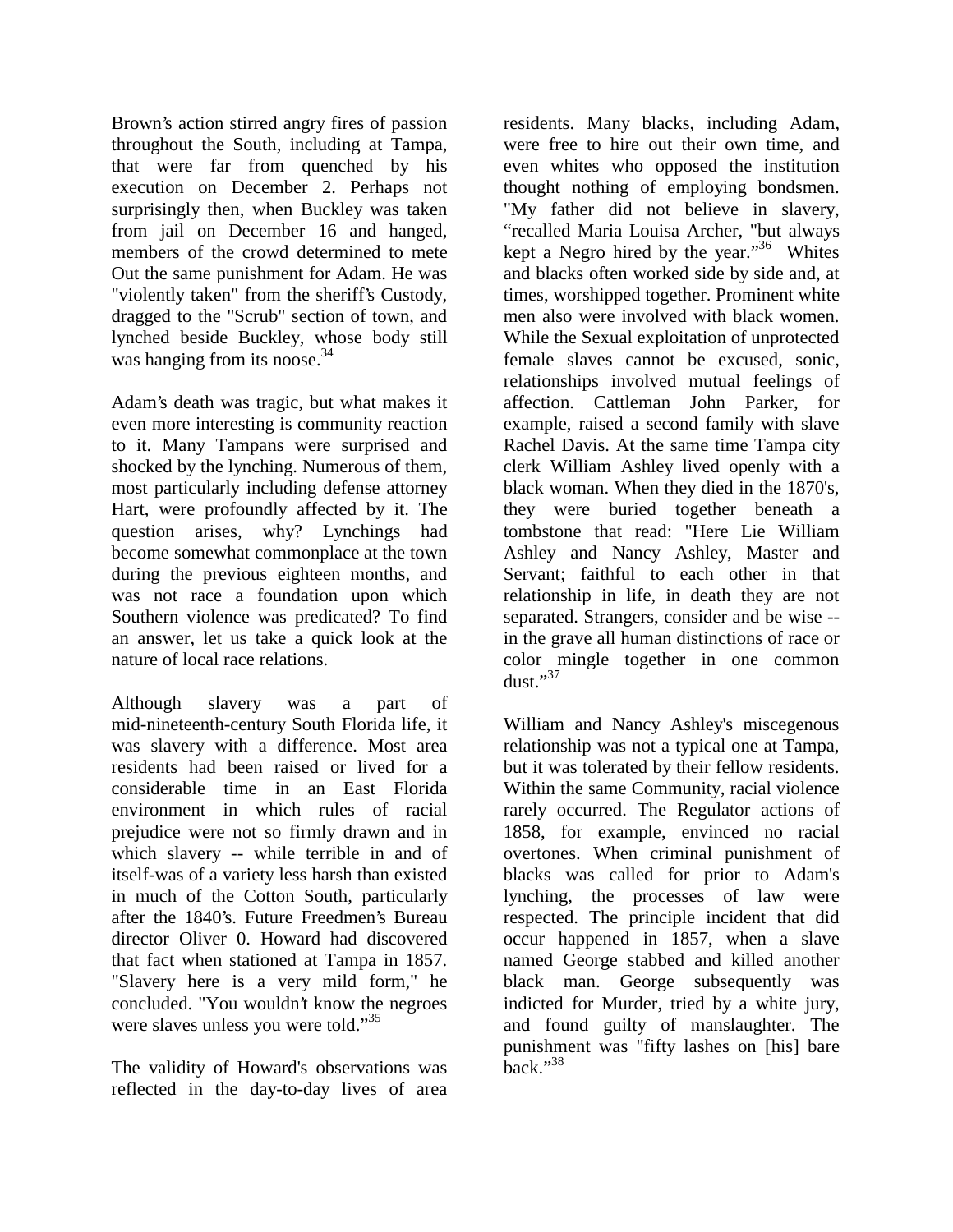Given this history of relatively peaceful relations between area whites and black slaves, Hart and other community leaders failed to understand how profoundly the Regulator violence and other events of the previous year and a half, coupled with news of John Brown's Harper's Ferry raid, had affected some of their fellow Tampans. Rather, they assumed that the law in Adam's case would proceed on its course. Hart's vigorous defense of the slave, for example, was lauded even by those who defended the sent lynching, and the lawyer seems to have felt no reluctance to approach the Supreme Court to overturn the verdict. When the writ of error was issued, the lynching occurred not in the passion of the moment of its local receipt, but rather days later when the hanging of a white man heightened tender emotions. The fact that many of the town's leading citizens spent their free time during the week of the tragedy forming a literary society supports the argument. Incidentally, they elected Hart as its president.<sup>39</sup>

Hart reacted to the death of his client by gathering his family and temporarily leaving Tampa. Passions had cooled several weeks later when he returned, and the treatment he received from the town's leading citizens illustrates that, once the immediate shock had passed, they were determined to put matters back into their proper perspective, in part by viewing the lynching as an aberration. They attempted, for example, to assuage Hart's-and their own feelings. His conduct was praised, and he was elected to the town Council along with prosecutor Henry Mitchell. The town also soon rejected the leadership that had brought its residents to such a past. N4ayor Post already was out of office and his successor, James McKay, lost the position at the time of Hart's election to the Council. Within another year the *Peninsular* had declared, "Post has been a rank Democrat, and has brought upon the party the well-merited charge of

corruption."40 Earlier in 1860 the voters had further rejected the political manipulations of McKay and his cattlemen associates by electing James T. Magbee to the state senate over William Brinton Hooker's son-in-law.41

For the most part, though, Tampans preferred to believe that the events of the previous months had not occurred at all. Diversions became the order of the day in 1860 as the nation headed toward civil war. It was in that climate, for instance, that the musical academy and glee club of James Butterfield, a young English musician then living in Tampa, flourished. There he composed "When You and I Were Young, Maggie" and later, with Hart's law partner, "The South Our Country."42

Adam's murder occurred almost exactly on the fourth anniversary of the beginning of the Third Seminole War. During those four years war, crime, greed, violence, disease, and death had combined to shake local values and to undermine respect for law, the government, and its agents. And, the community -- or, at least, some of its citizens--had come to accept Popular violence as a Substitute for justice. The legacy would haunt the town for generations. Try as they might, Tampans would not be able to resist the changes that had been wrought within them and their community, and, within decades, their city would become the "center of repression" about which Bob Ingalls has written so well.

### **ENDNOTES**

<sup>1</sup> John Hope Franklin, *The Militant South*, 1800-1860 (Cambridge, MA, 1956), 13.

<sup>2</sup> BertramWyatt-Brown, *Honor and Violence in the Old South* (New York, 1986), 62.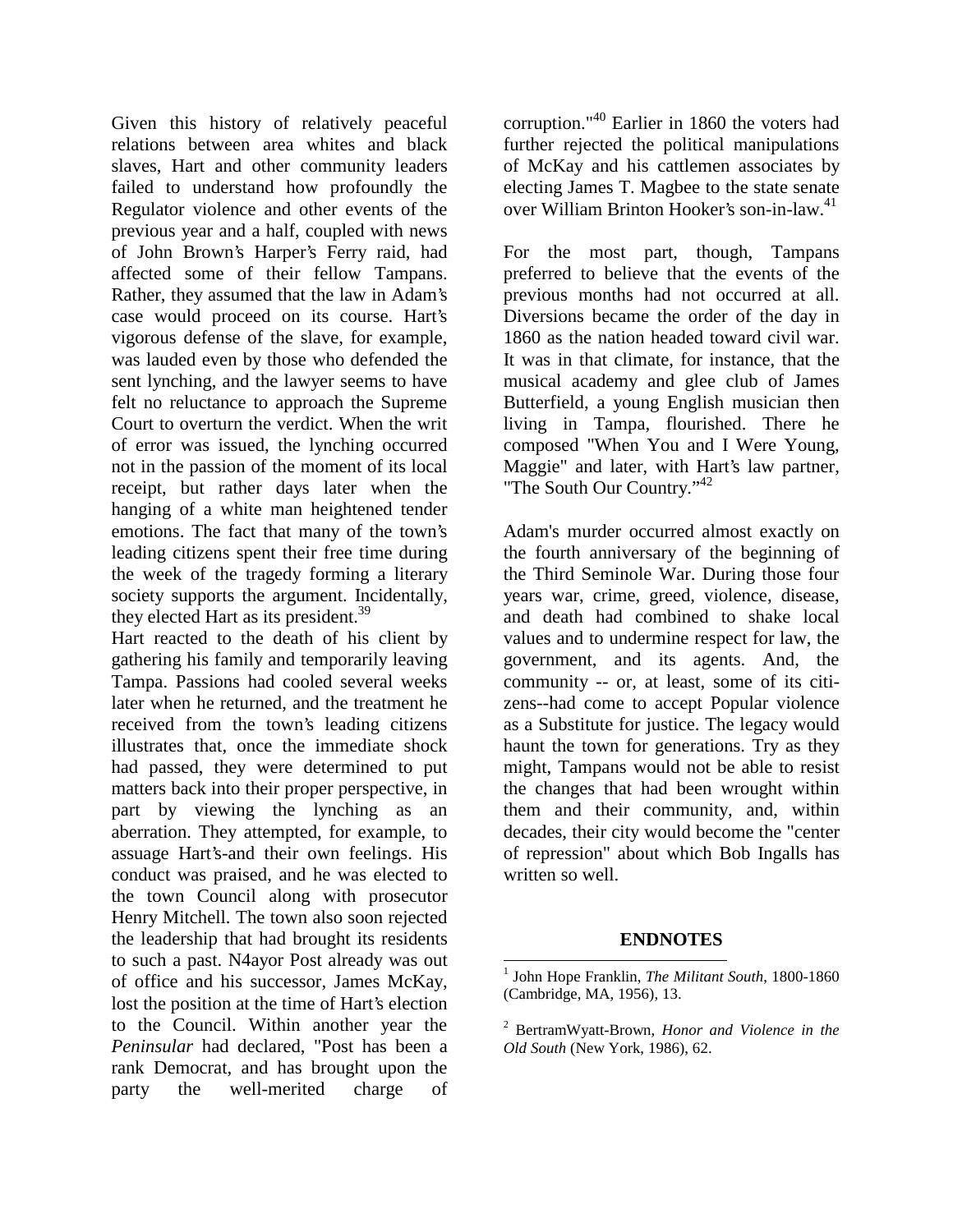3 Robert P. Ingalls, *Urban Vigilantes in the New South: Tampa, 1882-1936* (Knoxville, 1988), xviixviii.

4 James M. Denham, "'A Rogue's Paradise': "Violent Crime in Antebellum Florida" (Ph.D. dissertation, Florida State University, 1988).

5 Ingalls, *Urban Vigilantes*, xvii.

6 Robert P. Ingalls, "Lynching and Establishment Violence in Tampa, 1858-1935," *Journal of Southern History* 53 (November 1987), 615-16.

7 James W. Covington, *The Billy Bowlegs War 1855- 1858: The Final Stand of the Seminoles Against the Whites* (Chuluota, Fl, 1982), 78; George W. Hazzard to John D. Howland, December 21, 1856, George W. Hazzard Papers, United States Military Academy Library, West Point, NY.

8 Oliver Otis Howard, *Autobiography of Oliver Otis Howard Major General United States Army*, 2 vols. (New York, 1907; reprinted., New York, 1971), 1, 87-88.

9 Canter Brown, Jr., *Florida's Peace River Frontier* (Orlando, 1991), 123-26; Canter Brown, Jr., "Tampa and the Corning of the Railroad, 1853-1884," Sunland Tribune 17 (November 1991), 13-14.

10 Canter Brown, Jr., "Tampa's James McKay and the Frustration of Confederate Cattle-Supply Operations in South Florida," *Florida Historical Quarterly*, 70 (April 1992), 411-12; James McKay to Harvey Brown, June 10, 1861, US Army Continental Commands, Letters and Reports Received, 1861-66, entry 16,54, record group 393, National Archives, Washington, DC.

 $11$  Brown, "Tampa's James McKay," 412-13.

12 Ingalls, "Lynching," 615; Bartow *Courier-Informant*, September 21, 1890.

13 Tampa *Florida's Peninsular*; January 21, 1860.

14 Jacksonville *Florida Times Union*, September 28, 1891.

15 Brown, *Florida's Peace River Frontier*; 126-68; Bartow *Courier Informant,* September 21, 1890.

 $\overline{a}$ <sup>16</sup> Gustavus Loomis to Oliver 0. Howard, April 12, 18,58, 0. 0. Howard Papers, Bowdoin College Library, Brunswick, ME.

17 Jacksonville *Florida Times Union*, September 28, 1891; Ingalls "Lynching, " 6 15.

18 Bartow *Courier Informant*, September 21, 1890.

19 Brown, *Florida's Peace River Frontier*; 126-28.

20 Ibid., 128; Tampa *Florida Peninsular*; June 12, 18,58; City Council Minutes (August 21, 18,57-May 1882), 16, City of Tampa Archives, Tampa.

21 Brown, *Florida's Peace River Frontier*; 128-29; Tampa *Florida Peninsular*, June 12, 19, 18,58; Tampa City Council Minutes (August 21, 1857MaN, 1882), 21.

22 Tampa *Florida Peninsular*; October 2, 17, 1858; Tallahassee Floridian & Journal, November 6, 27, 1858.

<sup>23</sup> *A Memorial Sketch of the Life and Ministerial Labors of Rev. J. M. Hayman* (Nashville, TN, 1901), 10.

24 Tampa *Florida Peninsular*; November 27, 1858.

25 Ibid., December 25, 1858.

26 Fernandina *F1orida News*, January 20, 1859; Tallahassee Floridian & Journal, November 27, 18,58, February 22, 18,59.

 $27$  Brown, "Tampa and the Coming- of the Railroad," 13-14.

28 Tampa *Florida Peninsular*; September 10, 1859.

 $29$  Ibid., September 17, November 5, 1859.

30 Criminal Docket, Fall Term 18,59, State of Florida vs. Adam, a slave, Hillsborough county I. Wound Docket Book ( 18,58-1861 ), Hillsborough County Courthouse, Tampa; Tampa *Florida Peninsular*; October 29, 1859.

31 Tampa *Florida Peninsular*; November 5, 1859.

32 Ibid, January 21, 1860.

33 Ibid, November 5, 18,59, January 21, 1860.